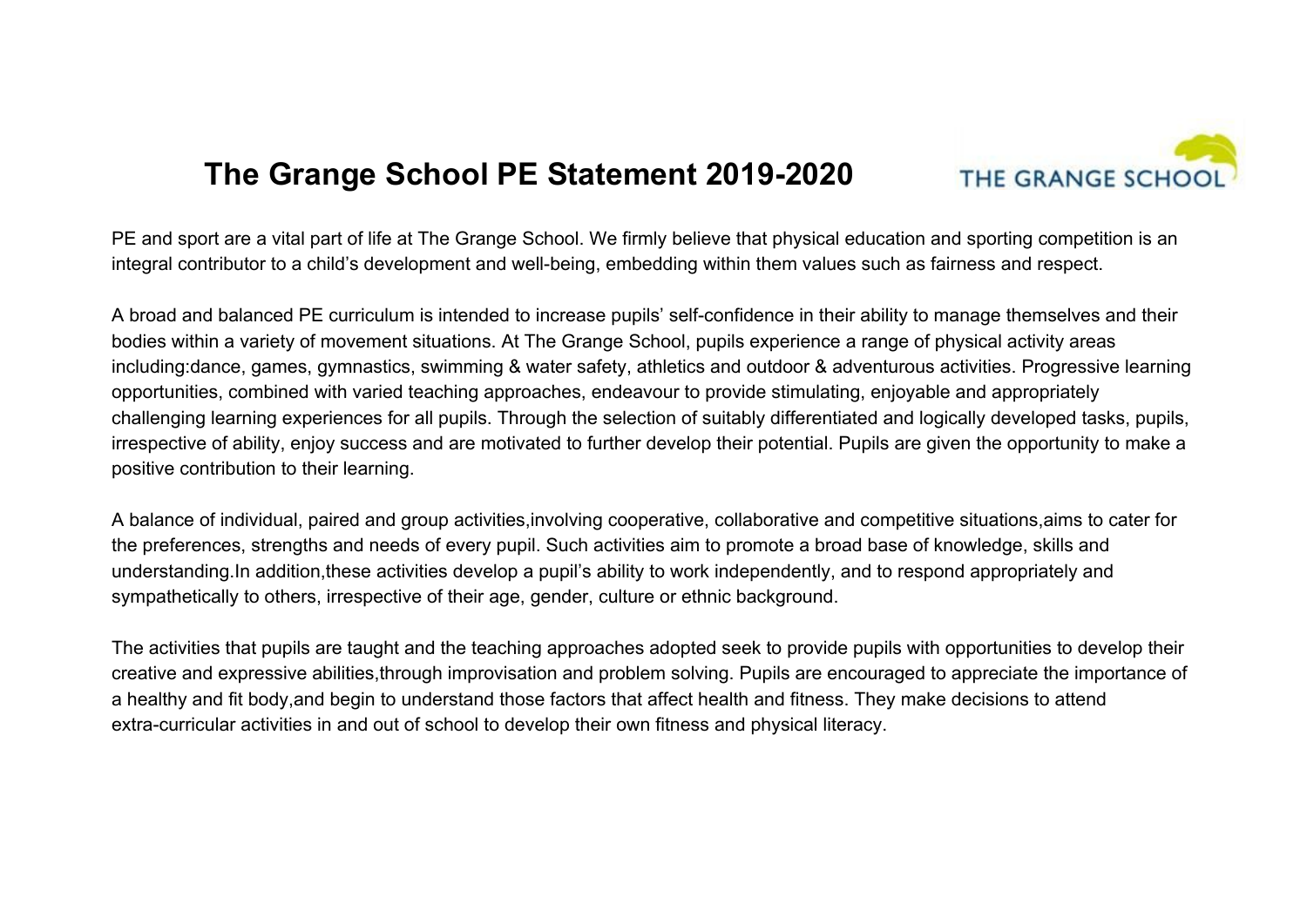## **Our Aims**

- To develop skilful use of the body, the ability to remember, repeat and refine actions and to perform them with increasing control, coordination and physical fluency.
- To develop an increasing ability to make and apply decisions and selecting, linking and applying skills, as well as tactics and compositional ideas.
- To improve observational skills and to use their observations and judgments to improve their own performance and that of others.
- To develop the ability to work independently, and to communicate effectively with other whilst making a positive contribution to their own and others' learning.
- To develop physical and mental capacity through challenge and application.
- To provide opportunities for pupils to become physically confident in a way that supports their health and fitness.
- To develop an understanding of the effects of exercise on the body.
- To help develop an awareness of how to lead healthy and active lives.
- To promote an understanding of safe practice, and develop a sense of responsibility towards their own and others' safety and well-being.
- To promote leadership skills in all pupils.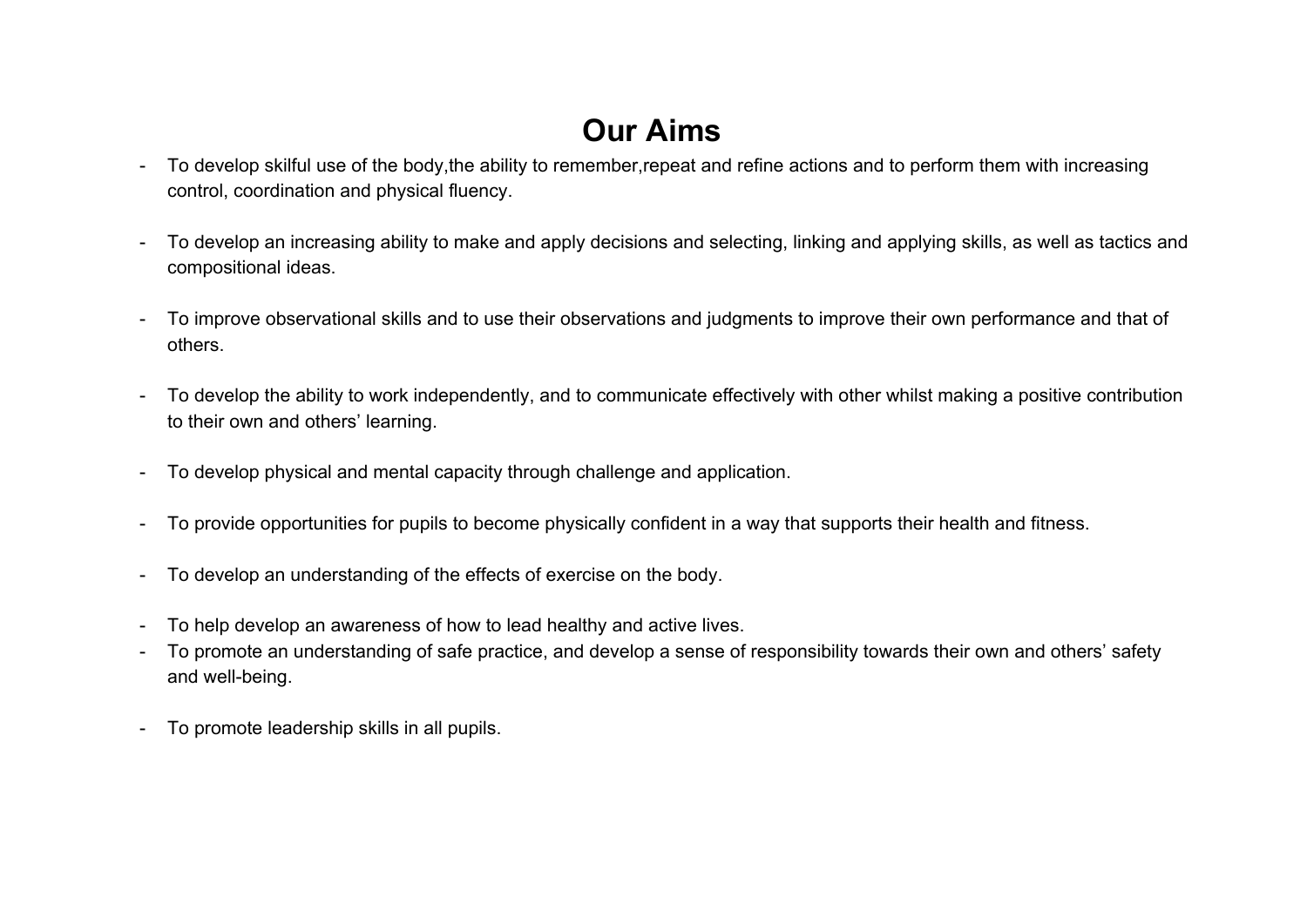**Physical Education and Sports Premium For the academic year of 2019/20 the school has been allocated £19,680 and our school decided to use the premium in this way:**

| <b>Provision</b>                                                                          | Cost    | <b>Impact</b>                                                                                                                                                                                                                | <b>Evaluation</b>                                                                                                                                                                                                                                                                                                                                                                                                                                                                                                      |
|-------------------------------------------------------------------------------------------|---------|------------------------------------------------------------------------------------------------------------------------------------------------------------------------------------------------------------------------------|------------------------------------------------------------------------------------------------------------------------------------------------------------------------------------------------------------------------------------------------------------------------------------------------------------------------------------------------------------------------------------------------------------------------------------------------------------------------------------------------------------------------|
| Curriculum time<br>coaching - 1 x full time<br>coach Sept 18 - Jul 19                     | £10,060 | Staff expertise in the teaching of PE increased.<br>Enhanced, inclusive curriculum. Quality of PE<br>teaching improved. Wider range of activities<br>offered within the curriculum.                                          | Through surveying teachers, they have shown<br>that they are more confident in teaching PE<br>lessons - quality improved. Teachers have a<br>wider range of ideas for lessons.<br>Next step - Ensure all teachers are teaching<br>and planning PE lessons, supported by PE<br>Leads.                                                                                                                                                                                                                                   |
| South Northants &<br><b>Daventry Sports</b><br>Partnership<br>(Northamptonshire<br>Sport) | £1,250  | Range of specialist advice and training<br>Facilitates a wide range of competitive and<br>non-competitive sport opportunities. Increased<br>pupil participation in competitive sport.<br>Increased school / community links. | School awarded Gold Sportsmark award in<br>2017/2018 due to increased participation in both<br>competitive and skills based events.<br>Subject leaders attended cluster meetings which<br>have enhanced knowledge and ability to be an<br>effective subject leader. No Sportsmark award in<br>2019/2020 due to Covid-19.<br>Next steps - Create a participation tracker for<br>2020/2021 to identify children who disengage<br>with sport / PE and to track those involved in<br>competitive / non-competitive events. |
| Improved playground<br>markings to facilitate<br>physical activity at<br>playtimes        | £2400   | Creation of a sport-focused playground plus<br>enhanced facilities to encourage physical<br>activities across school grounds.                                                                                                | Playground markings upgraded.<br><b>Next Steps - Teach the new Young Leaders</b><br>playground games and activities to                                                                                                                                                                                                                                                                                                                                                                                                 |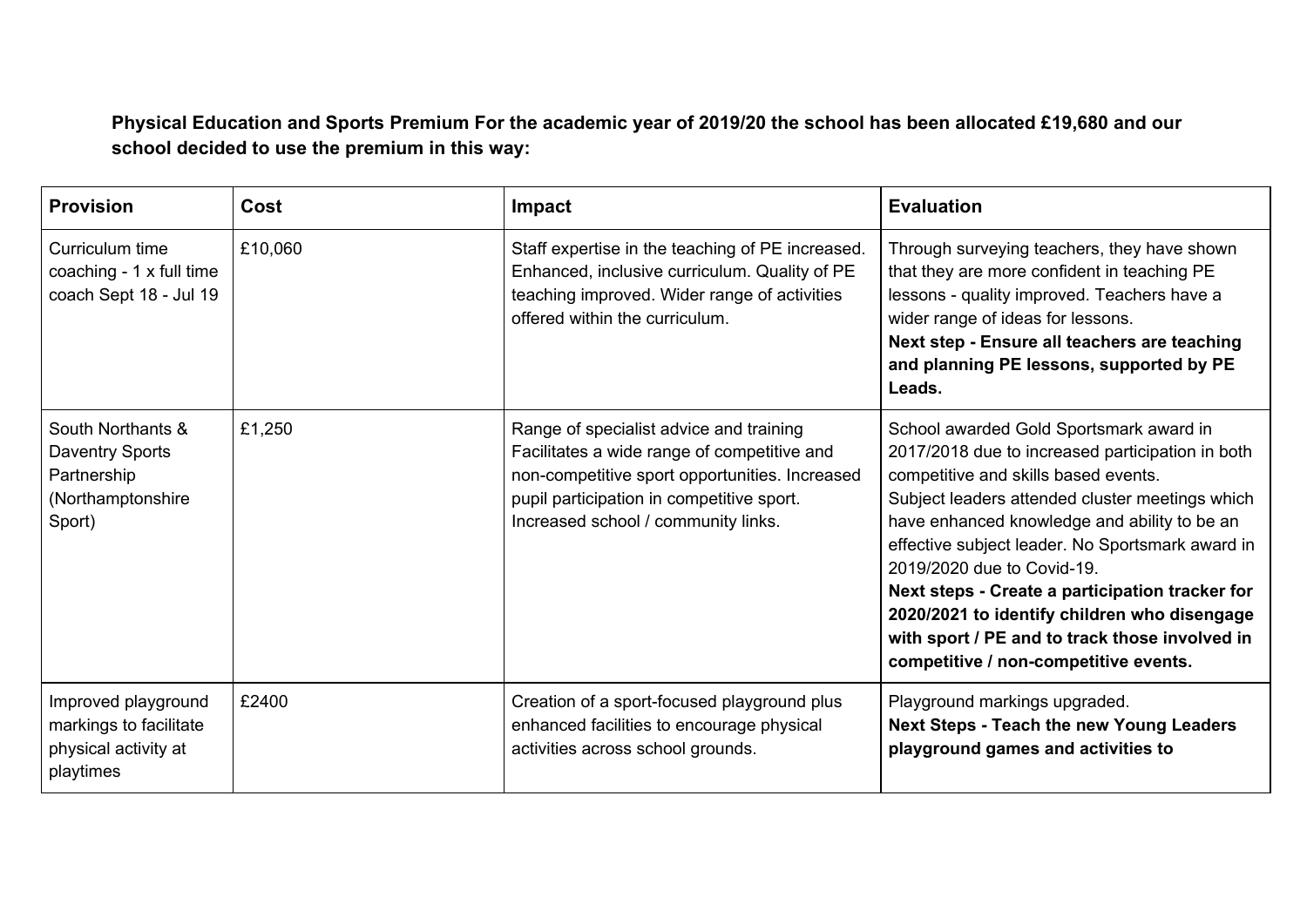|                                                                                                             |       |                                                                                                                                                                              | encourage children to be more active at<br>lunchtimes.                                                                                                                                                                                                                                                                                                                                                                                      |
|-------------------------------------------------------------------------------------------------------------|-------|------------------------------------------------------------------------------------------------------------------------------------------------------------------------------|---------------------------------------------------------------------------------------------------------------------------------------------------------------------------------------------------------------------------------------------------------------------------------------------------------------------------------------------------------------------------------------------------------------------------------------------|
| <b>Equipment and Sports</b><br>clothing (inc<br>playground equipment)                                       | £2000 | To provide appropriate resources needed for<br>high-quality teaching & learning.<br>To increase the opportunities for physical<br>activity at lunchtimes.                    | A range of equipment bought including new<br>footballs, athletics equipment and a Boccia set.<br>Equipment readily used by Sports Coach who<br>leads lunchtime sports and activities. Covid-19<br>safe equipment bought for bubbles.<br>Next Steps - Audit PE cupboard and inform<br>staff of all available equipment. Purchase any<br>new equipment that will enable staff to<br>effectively teach according to our improved<br>PE scheme. |
| Increased range of<br>physical activity on<br>offer at lunchtimes<br>through employment of<br>a playworker. | £3075 | More adults to engage in adult-led physical<br>activity at lunchtimes.<br>PE curriculum coach to support / work with play<br>workers to offer increased sport opportunities. | Playworker worked alongside Sports Coach and<br>took responsibility for Young Leaders to offer a<br>range of sports and game-based physical<br>activities at lunchtime. Playworker is aware of<br>disengaged children and encourages them to join<br>in with non-sport based games.<br>Next steps - Invest in more playground<br>equipment after a pupil voice survey.                                                                      |
| Increased range of<br>extra-curricular sport<br>on offer                                                    | £0    | More physical activities aimed at promoting<br>physical activity in pupils                                                                                                   | An increased range of sports on offer -<br>Sports Coach provided 4 after school clubs per<br>week including football and multi-skills.<br>Subject leaders and other staff having different<br>sports clubs including netball, rounders, tennis,<br>hockey, football and tag rugby.                                                                                                                                                          |